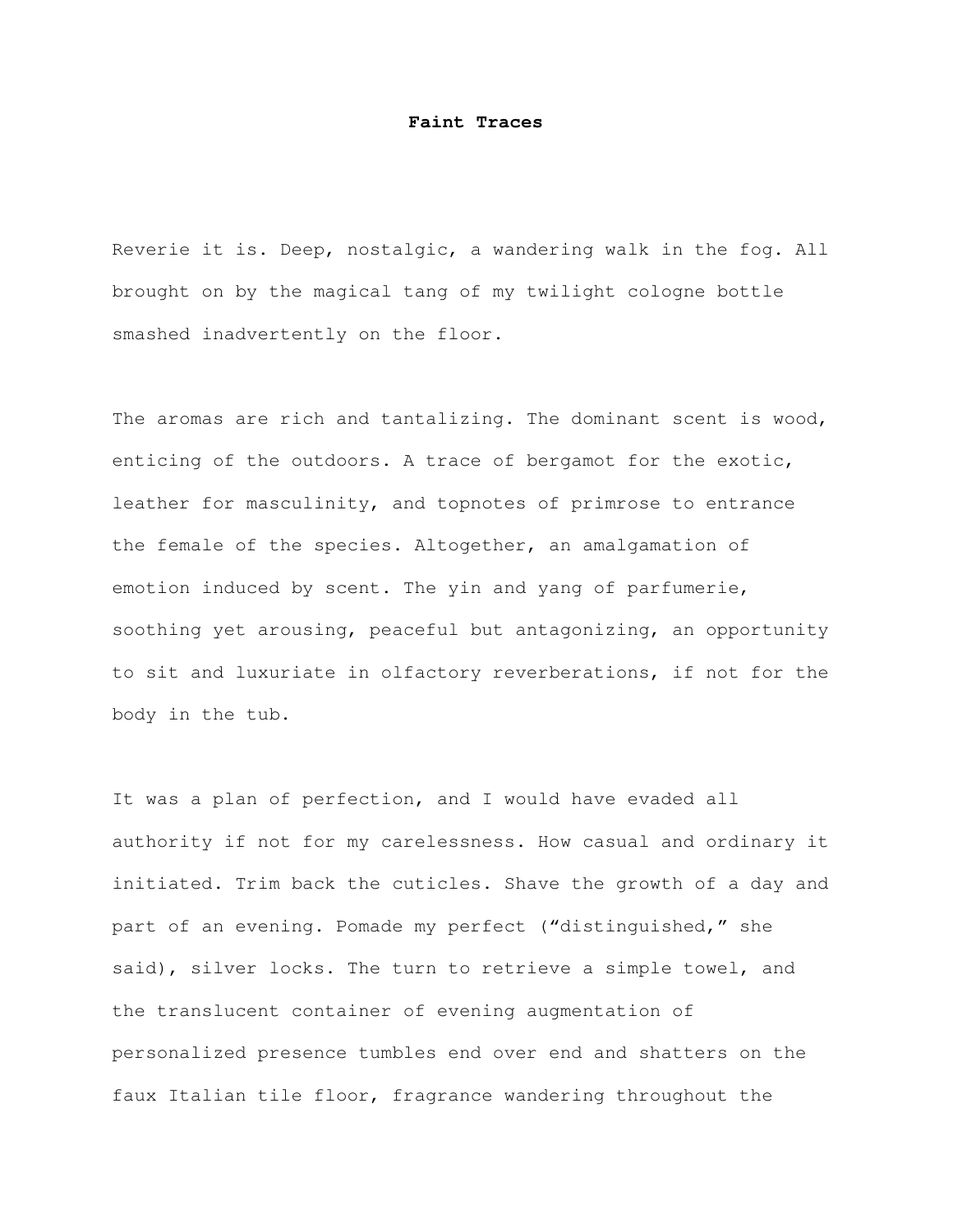temporary quarters, and eventually to the door, and I am quite certain, down the hallway and into the nose of hotel management.

My enemy has been at last vanquished. Years have I battled him, truly aeons it seems, and in the end, he lies in repose, the early stages of rigor mortis manifesting. He would have been gone by just after midnight, along with every trace of evidence, and now instead my clumsiness has foretold a doom that although perhaps deserving, is entirely anticipated.

Now, how simple it is to imagine the reactions of the evening clerk coming on for the night shift, made inquisitive by the alluring odor. Intrepid, she follows, not by the mechanics of an elevator, but, keys in hand, by the stairs. More powerful by each stride grows the bouquet, incongruous and anachronistic, curious and wrought with prediction, a footpath through the wilderness made as clear as a paved road.

I cannot distinguish her footsteps from my own beating heart. I hear her now, just outside the ingress, palpably anticipating. She knocks, thumps, bangs, beats on the door. Or is it merely the thud of an overwrought pulse?